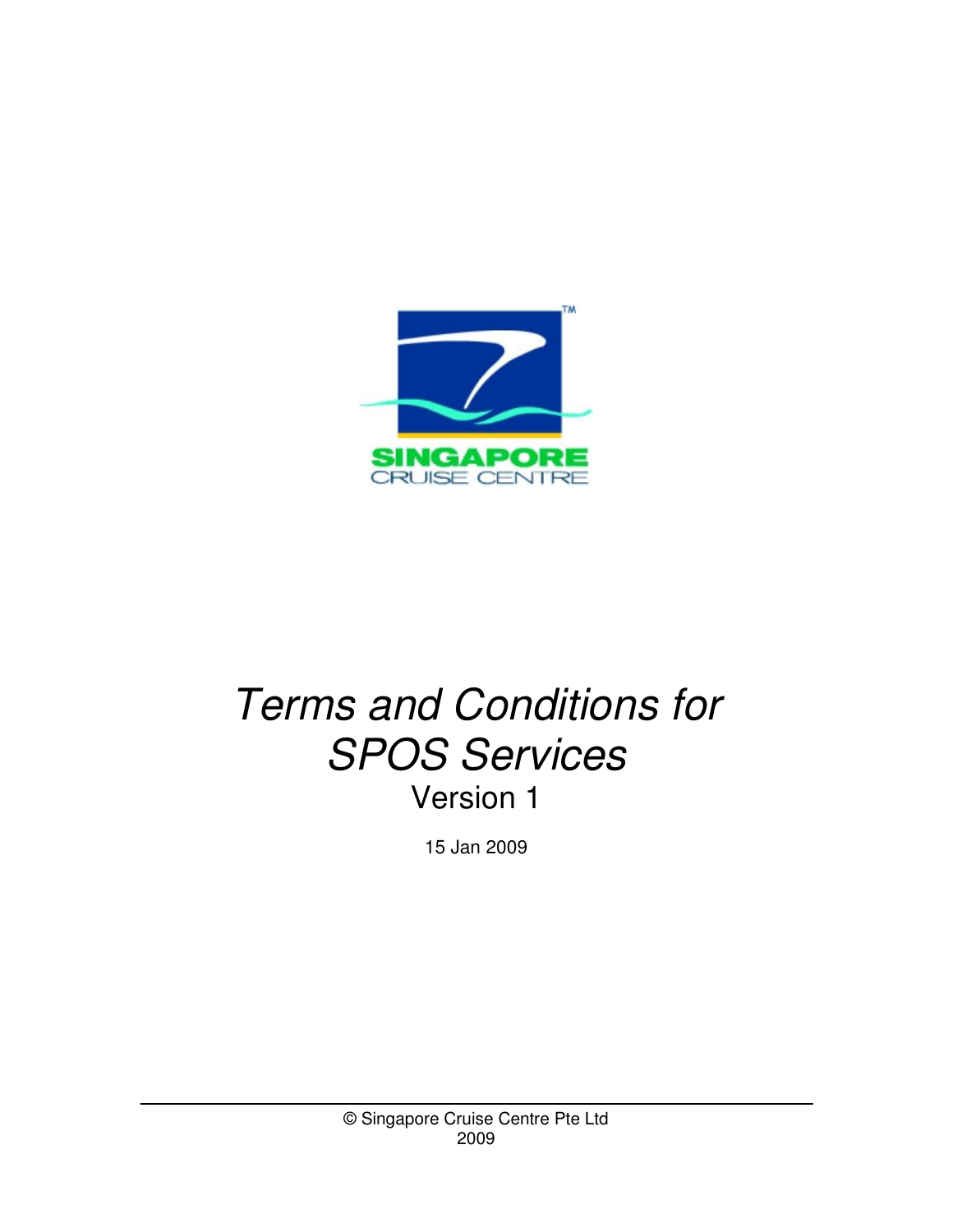| Document Title:                        | Version. | Page:   |
|----------------------------------------|----------|---------|
| Terms and Conditions for SPOS Services |          | 2 of 13 |

By using the Services and SPOS (both as defined below), the Customer agrees to comply with the General Conditions for Services of SCCPL ("GCS") and all the terms and conditions stated below. A copy of the GCS can be obtained from SCCPL upon request.

# **1 Definitions and Interpretation**

# 1.1 Definitions

- 1.1.1 "Contract" means the contract formed by SCCPL's acceptance of the Customer's registration/ application, whether online or otherwise, for the Services
- 1.1.2 "Customer" means the entity whose Company Name is stated on the relevant Registration Form.
- 1.1.3 "Documentation" means the user manuals, user instructions and other related materials in any form supplied by SCCPL to the Customer (whether physically or by electronic means) in relation to the use of the SPOS from time to time, including any part or permitted copy of them.
- 1.1.4 "SPOS" means the on-line computer system, software, documentation and any customisations, developments, modifications, enhancements, copies or derivations thereto, offering the Services supplied by SCCPL but excluding any source codes thereof.
- 1.1.5 "SCCPL" means Singapore Cruise Centre Pte Ltd.
- 1.1.6 "Security Codes" means the account number, security password or logon identification issued by SCCPL to the Customer to access the Services and/or such other personal or security information notified by SCCPL to the Customer for such purpose from time to time.
- 1.1.7 "Services" means the services described in Attachment 1 and provided by SCCPL from time to time.
- 1.1.8 "Service Charges" means the fees payable to SCCPL for the use of the Services and SPOS at such prevailing rates as may be notified by SCCPL to the Customer from time to time.
- 1.1.9 "Software" means the computer software and any customisations, developments, modifications, copy, or derivation thereto supplied by SCCPL to the Customer to access the Services but excluding any source codes thereof.
- 1.2 Interpretation

With reference to the Contract:

- 1.2.1 The terms shall be read as mutually explanatory of each other and if there shall be any contradiction or inconsistency between any one or more of them and the conditions contained in these terms and conditions, the latter will prevail.
- 1.2.2 The successors and permitted assigns of the parties shall be bound by the Contract and the name of a party appearing herein shall be deemed to include its servants, agents and contractors and its successors and permitted assigns.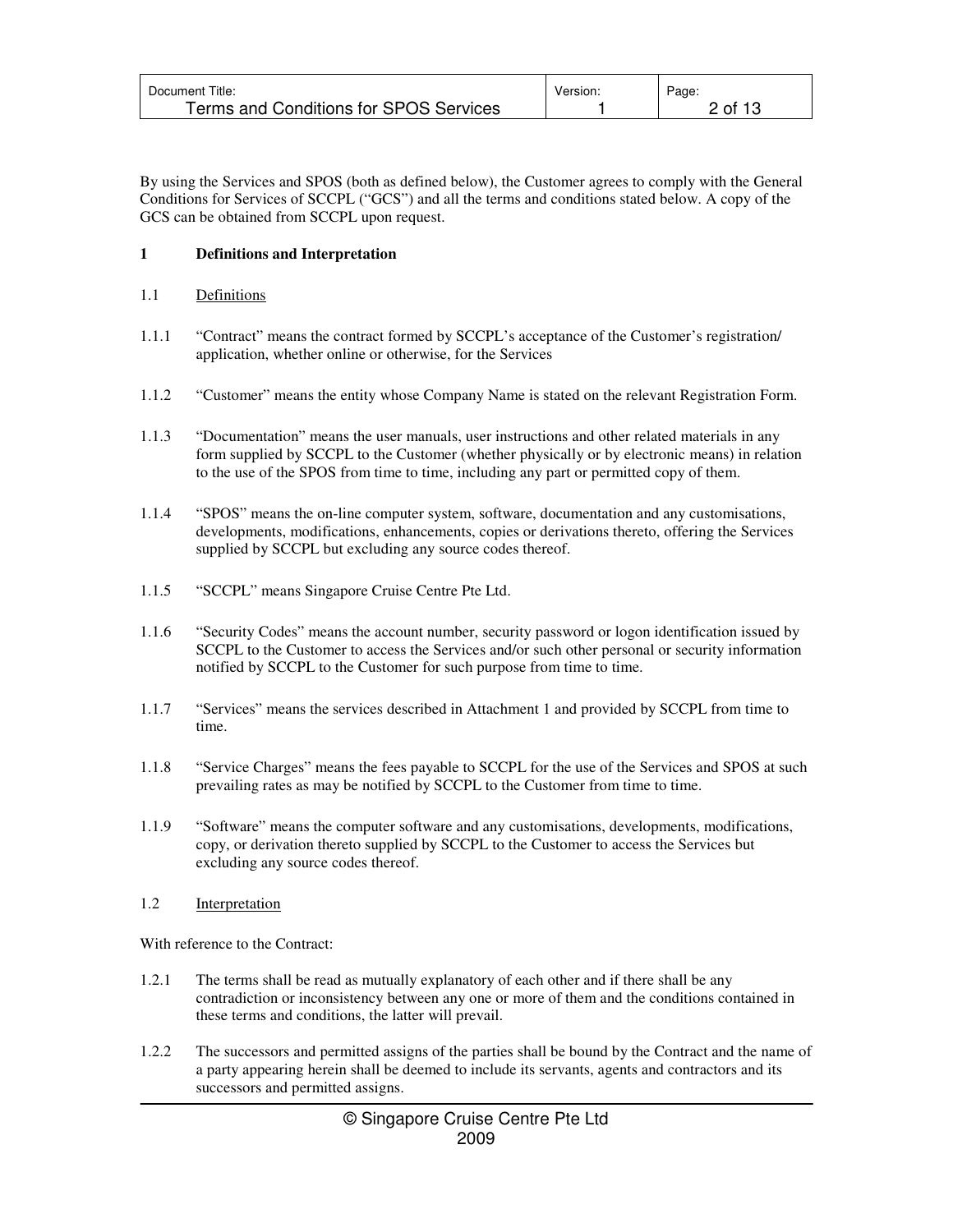| Document Title:                        | Version. | Page:              |
|----------------------------------------|----------|--------------------|
| Terms and Conditions for SPOS Services |          | $3 \text{ of } 13$ |

- 1.2.3 All agreements and undertakings on the part of any party which comprise more than one person shall be joint and several, unless expressly agreed otherwise.
- 1.2.4 Any undertaking by any party to do or not to do an act shall be deemed to include an obligation to ensure that such act be done or not be done nor permitted or suffered, as the case may be, by any person acting for the party or by any other person (appearing to the reasonable belief of the other party) to have ostensible authority to act for or on behalf of the party and any failure by any such persons to comply with its obligations under the Contract shall be deemed to be a breach of the obligations of the Contract by the party.
- 1.2.5 Words denoting a singular number only include the plural and vice versa.
- 1.2.6 Reference to any statute includes any re-enactment or modification thereof and regulations or orders made under such statute as from time to time amended, extended or re-enacted.
- 1.2.7 The headings in the Contract are inserted only for convenience and shall not affect its construction.

# **2 Licence**

SCCPL grants the Customer a non-exclusive and non-transferable licence to use SPOS to access the Services only for its own purposes, in consideration of the Customer's payment of the Service Charges.

# **3 Modification and Enhancement**

SCCPL may at the Customer's request develop, modify, customise and/or enhance the Services and/or SPOS to suit the Customer's need at such times and for such fees as may be agreed between SCCPL and the Customer Provided that this clause shall not place an absolute obligation upon SCCPL to do the same and all such development, modification, customisation and/or enhancement shall be subject to the terms and conditions herein unless expressly agreed otherwise by SCCPL in writing.

# **4 Service Charges and Payment Method**

- 4.1 The Customer shall open an account with SCCPL to facilitate payment of the Service Charges and all other sums payable under the Contract and abide by the terms and conditions for the opening of such account (if any).
- 4.2 The Customer agrees to pay SCCPL the Service Charges (as in Attachment 2 and such other fees and charges as shall be imposed by SCCPL for use of Services
- 4.3 The Service Charges and all other costs and expenses payable by the Customer may from time to time be modified by SCCPL in accordance with clause 10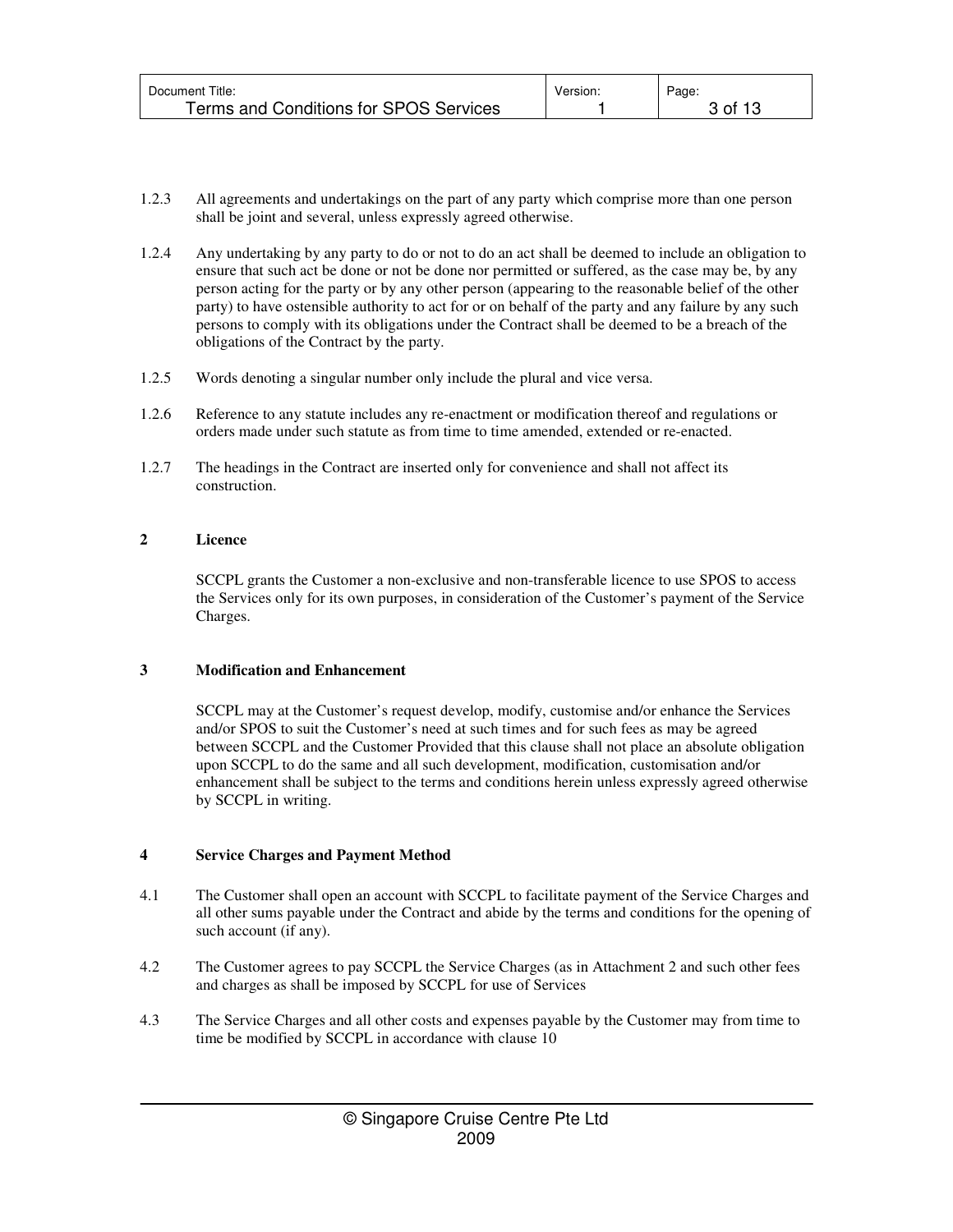| Document Title:                        | Version. | Page: |
|----------------------------------------|----------|-------|
| Terms and Conditions for SPOS Services |          | 4 of  |

# **5 Customer's Responsibilities**

#### 5.1 General

The Customer shall supply to SCCPL all pertinent data and information and give such assistance as shall be necessary to enable SCCPL to provide the Services under this Contract, including the following:

- (1) to obtain, install and maintain at all times, at the Customer's own expense, all suitable hardware, operating software and communication equipment and lines necessary to enable the Customer to access the Services;
- (2) to provide SCCPL with the name, designation and identity card or passport number of:
	- (a) not more than two (2) of the Customer's personnel of at least executive level appointed by the Customer as data security administrators to ensure proper control over the use of the Security Codes and access to Services; and
	- (b) each personnel authorised by the Customer to use the Services,

and inform SCCPL of any changes immediately, including any personnel leaving the Customer's service, so that SCCPL may accordingly assign new or withdraw the existing Security Codes, as the case may be;

# 5.2 Use of Services

In using SPOS and the Services, the Customer shall:

- (1) use SPOS in a proper and lawful manner and not to copy, modify, misuse or tamper with the same and solely for the purposes of access to and use of the Services for its own business purposes and benefit and not make the use of SPOS available to any third party nor use SPOS on behalf of or for the benefit of any third party;
- (2) unless expressly permitted by SCCPL under this Agreement, not to attempt to obtain access to or interfere with any other programs or data of SCCPL or any other Third Party Service Provider in the course of use of SPOS and the Services;
- (3) observe all regulations and conditions of use of SPOS and the Services as may be notified to the Customer by SCCPL from time to time; and
- (4) observe all applicable laws and regulations in respect of the Services and obtain all necessary licences, consents and permissions required to enter into this Contract and all transactions contemplated under the same.

# 5.3 Information

The Customer shall take sole responsibility for all information and materials it sends or releases via SPOS to SCCPL or Third Party Service Providers ("the Information") and shall:

- (1) implement all necessary measures (including any disaster recovery procedures) to backup and salvage the Information sent or released in the course of using the Services;
- (2) ensure that the Information does not infringe the intellectual property rights of any third party, violate any applicable laws nor contain anything obscene, offensive, misleading or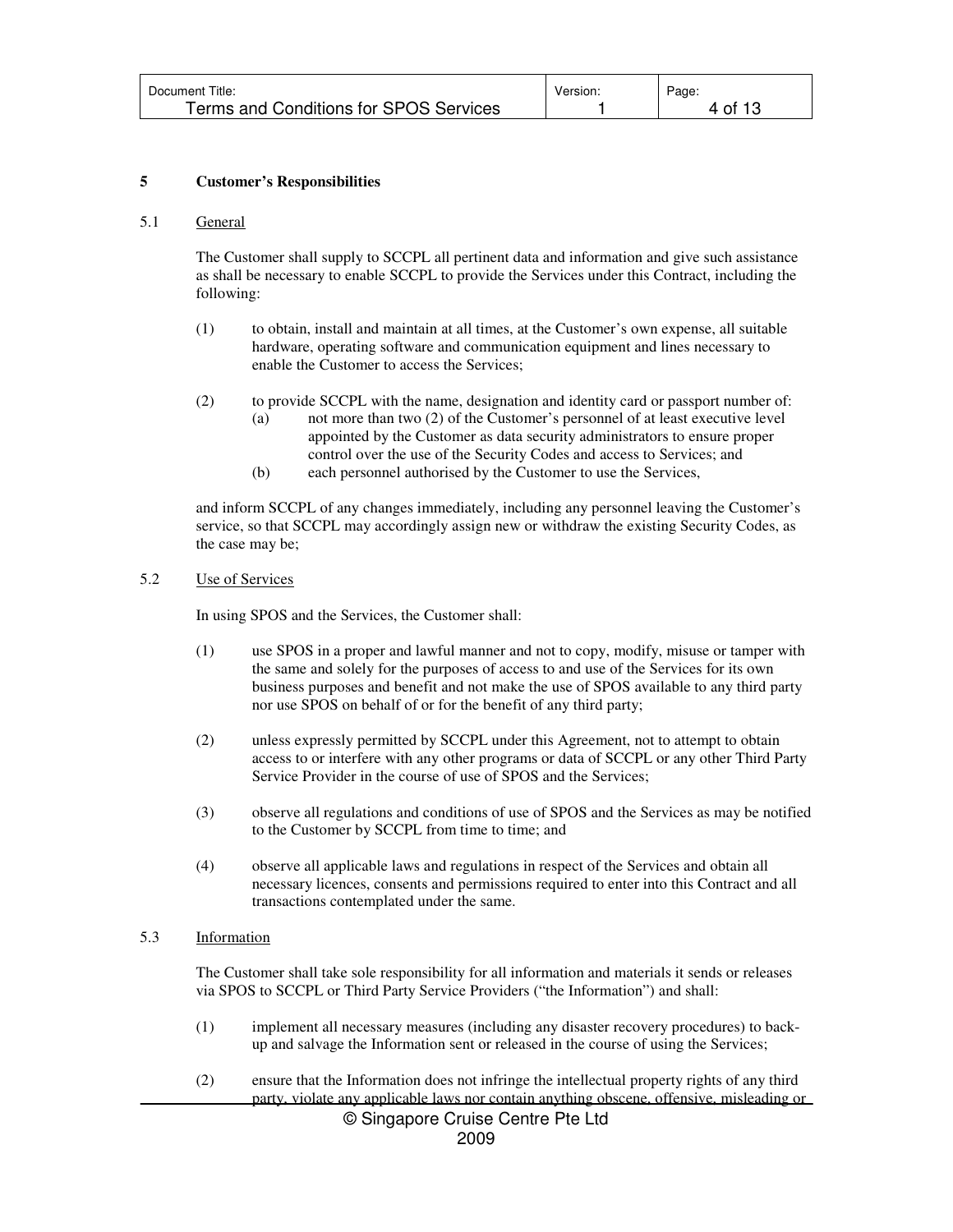| Document Title:                        | Version. | Page:   |
|----------------------------------------|----------|---------|
| Terms and Conditions for SPOS Services |          | 5 of 13 |

defamatory and is correct, complete, timely and secure from disclosure to, or access, use or misuse, damage or destruction by, any unauthorised person;

- (3) ensure that the Information does not contain or will not import any viruses, Trojan horses, timebombs or other disabling devices intended to detrimentally interfere, damage, surreptitiously intercept or expropriate the system, data or personal information of SCCPL or Third Party Service Providers; and
- (4) inform SCCPL immediately of all information the Customer receives from SPOS which appears to be incorrect, incomplete and/or not intended for the Customer;

and SCCPL reserves the right to remove any information which violates any of the above requirements or creates liability for SCCPL.

#### 5.4 Access

- 5.4.1 The Customer shall permit only its authorised personnel to access the Services. The Customer shall ensure that its personnel exercise due care in the handling of properties thereat, including the hardware, and shall not waste resources thereat and shall indemnify SCCPL against any damage or loss or wastage caused.
- 5.4.2 The Customer shall, to the best of its ability, provide training for its authorised personnel to ensure that SPOS are accessed by only such authorised personnel as are competent to do so for the purposes noted.
- 5.4.3 The Customer shall allow SCCPL's duly authorised representatives full, free, and safe access to the Customer's premises during office hours on any day to ascertain that the Customer is in compliance with this Contract.

# 5.5 Security

- 5.5.1 The Customer must keep confidential and take all measures to prevent the disclosure and unauthorised use of the Customer's Security Codes and if the Customer suspects that an authorised person knows the Customer's Security Codes, the Customer must notify SCCPL immediately. The Customer must obtain from its authorised personnel an express undertaking not to disclose or share their Security Codes with anyone else whether inside or outside the office and any breach by the Customer's authorised personnel shall be deemed to be a breach by the Customer of the Contract.
- 5.5.2 The Customer acknowledges that SCCPL shall be entitled to (but shall not be obliged to) monitor, screen, censor or control any activity, content or material appearing on SPOS, investigate any violation or non-compliance with the terms and conditions herein and do all such acts as may be necessary to ensure the smooth running of SPOS and the provision of the Services, including the right to require:
	- (1) the Customer to change the Security Codes whenever SCCPL deems necessary and shall notify the Customer accordingly; and
	- (2) to exclude the Customer or its authorised personnel from use of SCCPL and the Services or to withdraw or change the Security Codes assigned to the Customer and its authorised personnel whenever SCCPL suspects that the security provisions in this Contract or any of SCCPL's regulations and conditions of use has been breached until such time as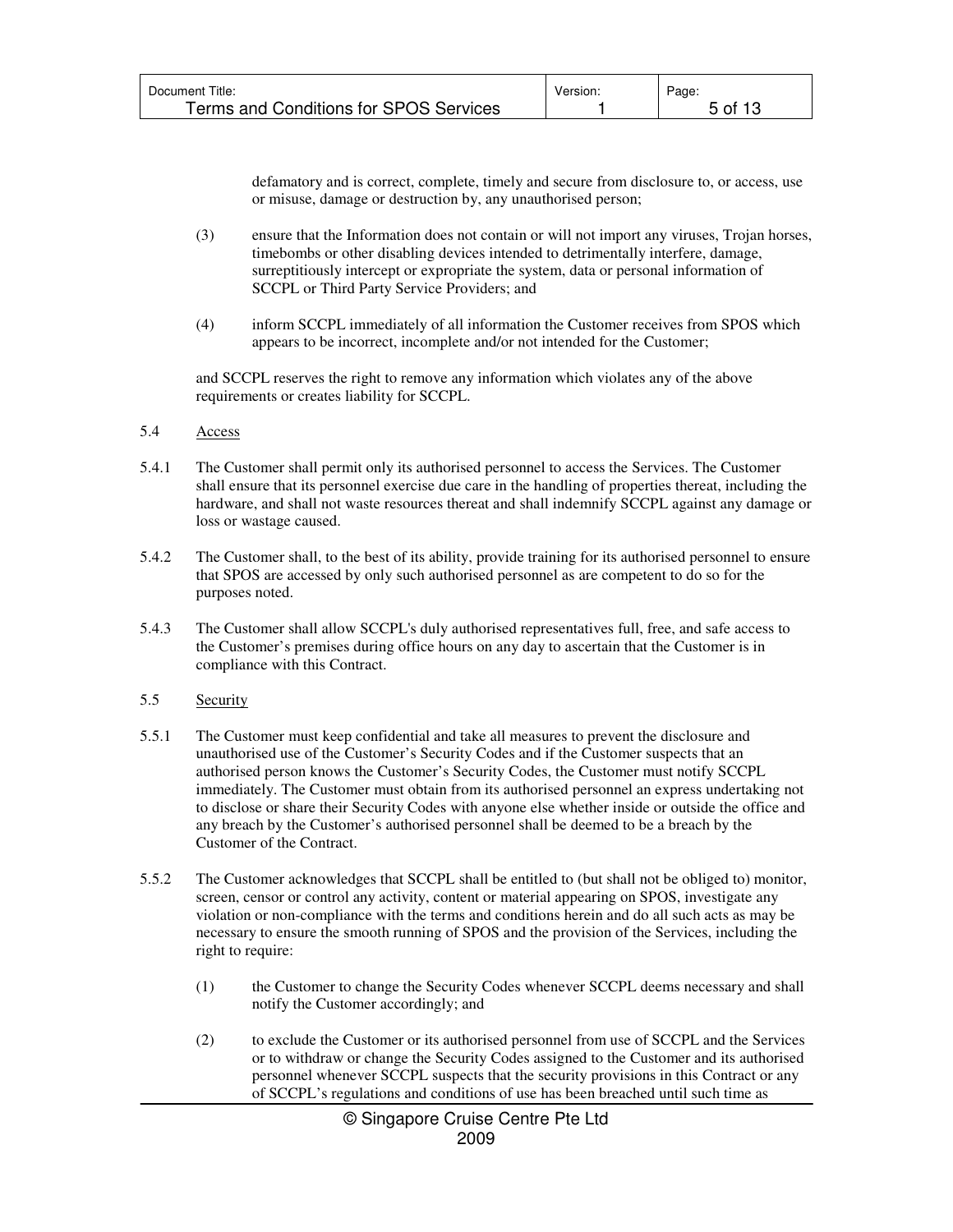| Document Title:                        | Version. | Page:   |
|----------------------------------------|----------|---------|
| Terms and Conditions for SPOS Services |          | 6 of 13 |

SCCPL deems safe to permit the Customer or its authorised personnel to use SPOS and the Services again.

#### 5.6 Indemnity

The Customer shall indemnify SCCPL and keep SCCPL fully and effectively indemnified against all actions, proceedings, claims, demands, losses, damages and costs (including legal costs on a full indemnity basis) occasioned to SCCPL as a result of the Customer's failure to observe Clause 5.

# **6 Intellectual Property Rights**

# 6.1 Title

All intellectual property rights, including patents, copyrights, trademarks, service marks, trade secrets and all other proprietary rights whatever in or related or ancillary to any information or materials provided by SCCPL to the Customer (including SPOS and the Services) and/or created by SCCPL pursuant to this Contract, and any customisation, enhancement, development, modification, copy, translation, adaptation or derivation thereof whether registered or not shall remain vested in and be the absolute property of SCCPL.

# 6.2 Protection

The Customer shall:

- (1) promptly and fully notify SCCPL of any actual threatened or suspected infringement or third party claim on any of SCCPL's Intellectual Property Rights which comes to the Customer's notice;
- (2) at SCCPL's request , do all such things as may be reasonably required to assist SCCPL in protecting SCCPL's Intellectual Property Rights;
- (3) not cause or permit any action which may damage or endanger any of SCCPL's Intellectual Property Rights, or the title to it or to assist or allow others to do so and in particular, the Customer agrees-
	- (a) not to remove, suppress or modify in any way any proprietary marking, including any trade mark or copyright notice, in the information provided by SCCPL to the Customer and to incorporate such proprietary markings in any copies of such information;
	- (b) not to register, directly or indirectly, any patent, trademark, service mark, trade name, company name, internet domain name or other proprietary or commercial right that is identical or confusingly similar to SCCPL's Intellectual Property Rights;
- 6.3 Indemnity

The Customer shall indemnify SCCPL for any loss, damages (including but not limited to indirect, special, incidental or consequential damages) and costs howsoever arising from the Customer's infringement of SCCPL's Intellectual Property Rights.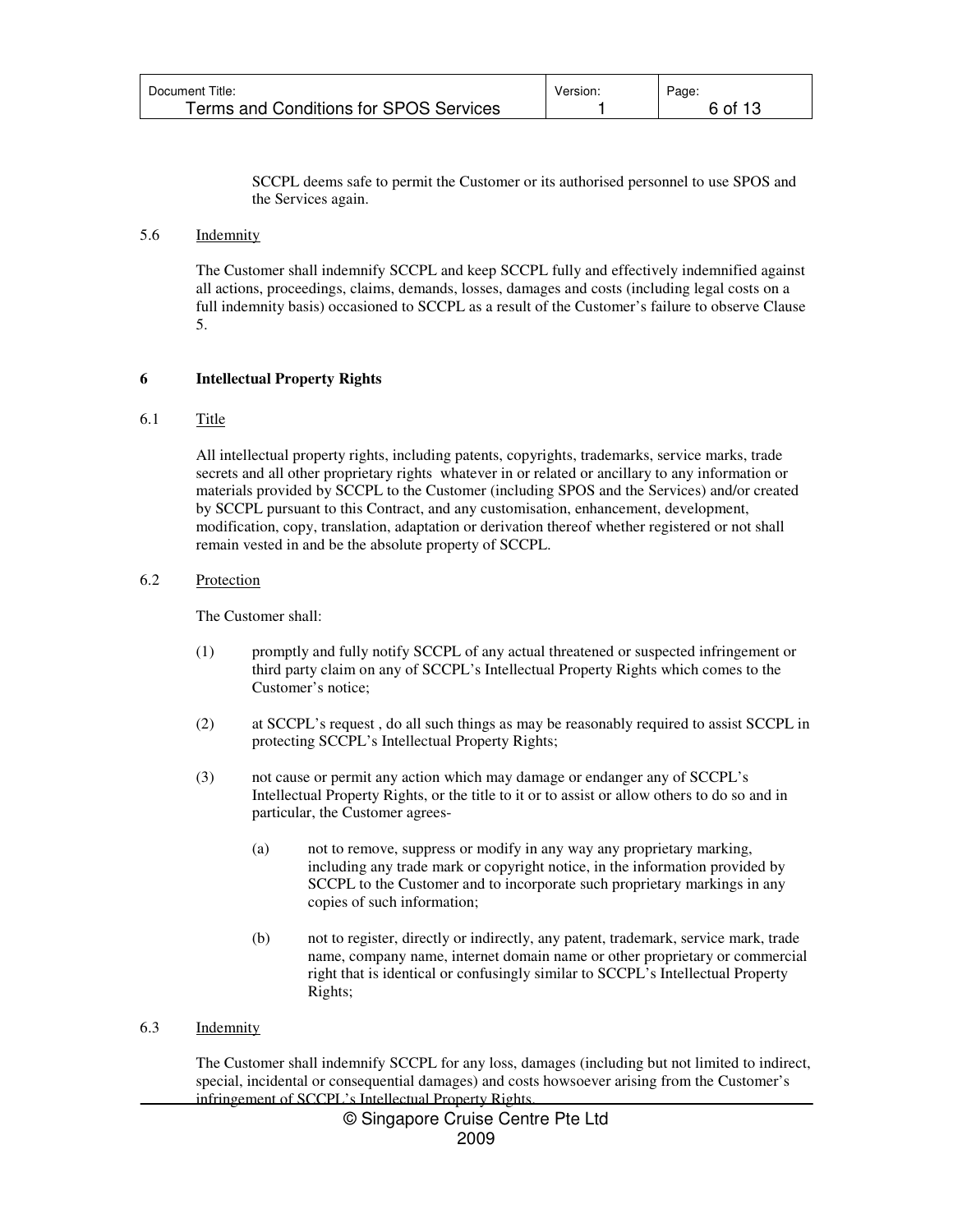| Document Title:                        | Version. | Page:                |
|----------------------------------------|----------|----------------------|
| Terms and Conditions for SPOS Services |          | <sup>7</sup> of 13 i |

# **7 Confidentiality**

# 7.1 By Customer

The Customer shall keep confidential any information received through SPOS or use of the Services and in relation to this Contract, including the Security Codes and the Service Charges ("**Confidential Information**"). The Customer shall not copy, transmit, transfer, retain, resell, redistribute, disclose or otherwise provide to anyone in any manner whatsoever the Confidential Information.

# 7.2 By SCCPL

SCCPL may use or disclose any information received in relation to the Contract.

# 7.3 Survival

The provisions of this clause shall survive the termination of the Contract for whatever reason.

# **8 Liability**

# 8.1 Customer's liability

The Customer is responsible for the use of the Services by itself or purportedly by it and all transactions made on the Customer's account. When the Customer uses the Customer's Security Codes, the Customer is authorising SCCPL to carry out all the Customer's instructions and to debit or credit the Customer's account with the amount of all Service transactions without requirement of any further authority or authentication.

# 8.2 SCCPL's liability

- 8.2.1 SCCPL will use reasonable efforts to ensure that SPOS is operated and managed properly.
- 8.2.2 SPOS, the Services and any information supplied by SCCPL pursuant to these terms and conditions are provided on an "as is" and "as available" basis without warranty of any kind, either expressed or implied, including, but not limited to, freedom from viruses or other harmful components on-line and the implied warranties of merchantability or fitness for a particular purpose, accuracy, or availability, to the extent permitted by law.
- 8.2.3 Save for death and personal injuries proven to be caused by the willful negligence of SCCPL, SCCPL, in spite of its best efforts, shall not be liable in any event for failure of any service and the Customer shall fully indemnify and hold SCCPL harmless from any loss, damage or expense (including indirect, special or consequential loss) arising out of, in relation to or in connection with:-
	- (a) the access, use, inability to access or inability to use SPOS;
	- (b) failure or fault in equipment, cabling, software, hardware or internet browsers, internet service providers, telecommunication service providers or other service providers or system operators, or their respective agents or subcontractors, or any other person or circumstance beyond SCCPL's control;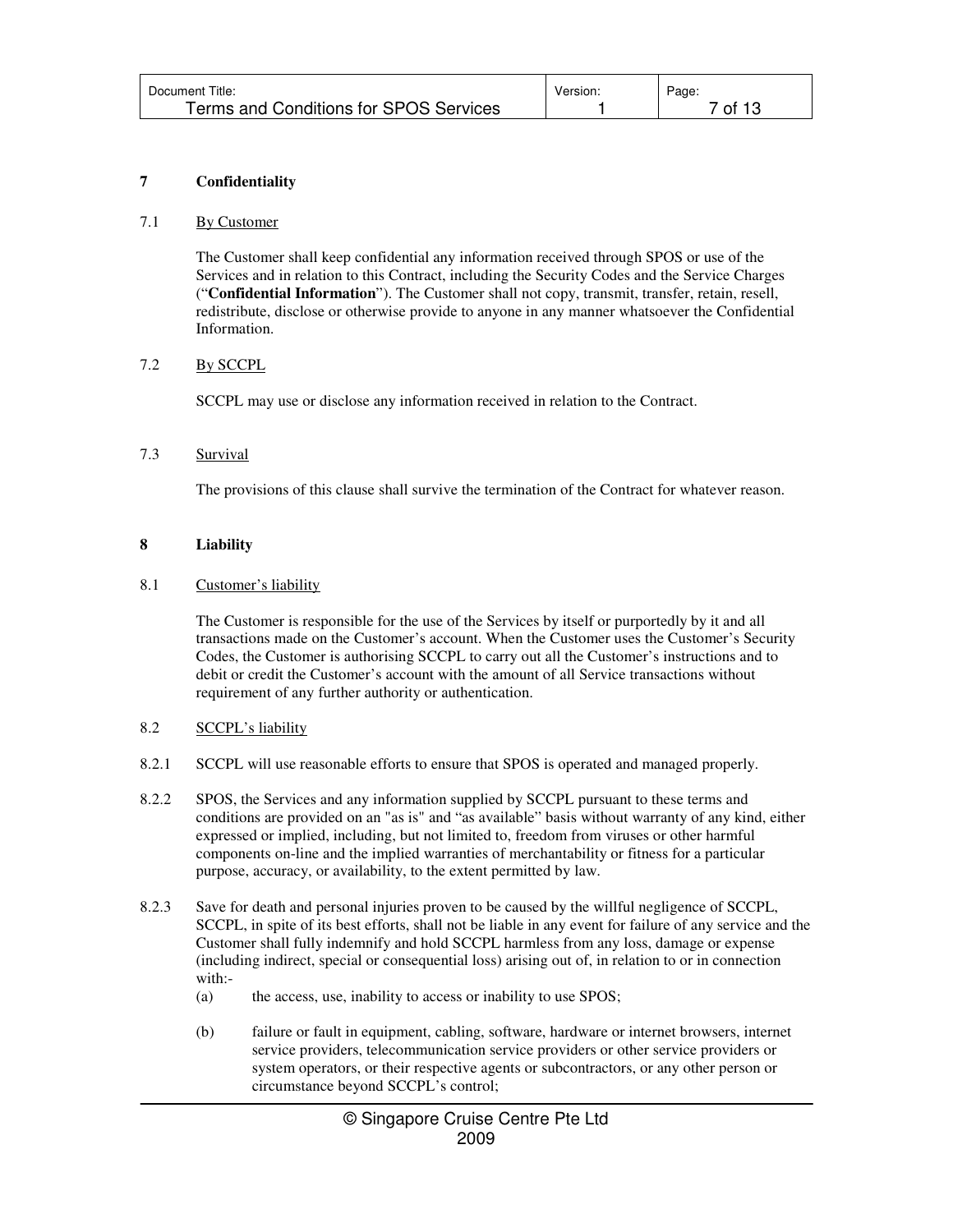| Document Title:                        | Version. | Page:   |
|----------------------------------------|----------|---------|
| Terms and Conditions for SPOS Services |          | 8 of 13 |

- (c) system failures, processing errors, transmission delays, software defects, operating mistakes, hardware breakdowns, capacity inadequacies, network vulnerabilities, control weaknesses, security shortcomings, computer virus, malicious attacks, hacking incidents, fraudulent actions and inadequate recovery capabilities which arise despite SCCPL's best efforts;
- (d) any corruption or loss of any data (whether stored in any equipment, terminal or system, whether belonging to or operated by SCCPL or Customer) or in the course of transmission thereof through the Internet or SCCPL's LAN or any computer or terminal or system used or operated by SCCPL or the provision or operation of any services or SPOS, including any errors generated in the transmission of any data; or
- (e) inaccurate, garbled, or incomplete data originated from Customer or Customer's computer system.

#### 8.3 Liability limit

Save for death and personal injuries, in the event that SCCPL is held liable, its liability under this Contract arising for any reason whatsoever shall be limited to direct loss or damage which, in the ordinary course of events, might reasonably be expected to result from the circumstances in question and only if such loss or damage is caused by SCCPL's gross negligence or willful default, and shall not under any circumstances exceed the sum total of the Service Charges paid by the Customer to SCCPL for the month immediately preceding the event.

#### 8.4 Time limit

Any action for any cause whatsoever related to this Contract shall be brought within one (1) year from the date when the circumstances have occurred which have given rise to the action.

#### 8.5 Reasonableness

The Customer expressly acknowledges that the provisions of this clause satisfy the requirements of reasonableness specified in the Unfair Contract Terms Act (Cap 396) and that the Customer is stopped from claiming the contrary at any future date in the event of any dispute with SCCPL concerning SCCPL's liability hereunder.

#### 8.6 Evidence

SCCPL's data log (whether in magnetic disks or back-up magnetic tapes or any other media) shall constitute conclusive evidence against the Customer but not SCCPL in respect of the facts stated therein, including data entries and receipts and the Customer shall not challenge its admissibility as evidence whether in court or otherwise.

# 8.7 Prevailing Clause

This clause prevails over all the other provisions herein but shall be without prejudice to any other provision limited SCCPL's liability.

# 8.8 Survival

The provisions of this clause shall survive the termination of the Contract for whatever reason.

# © Singapore Cruise Centre Pte Ltd 2009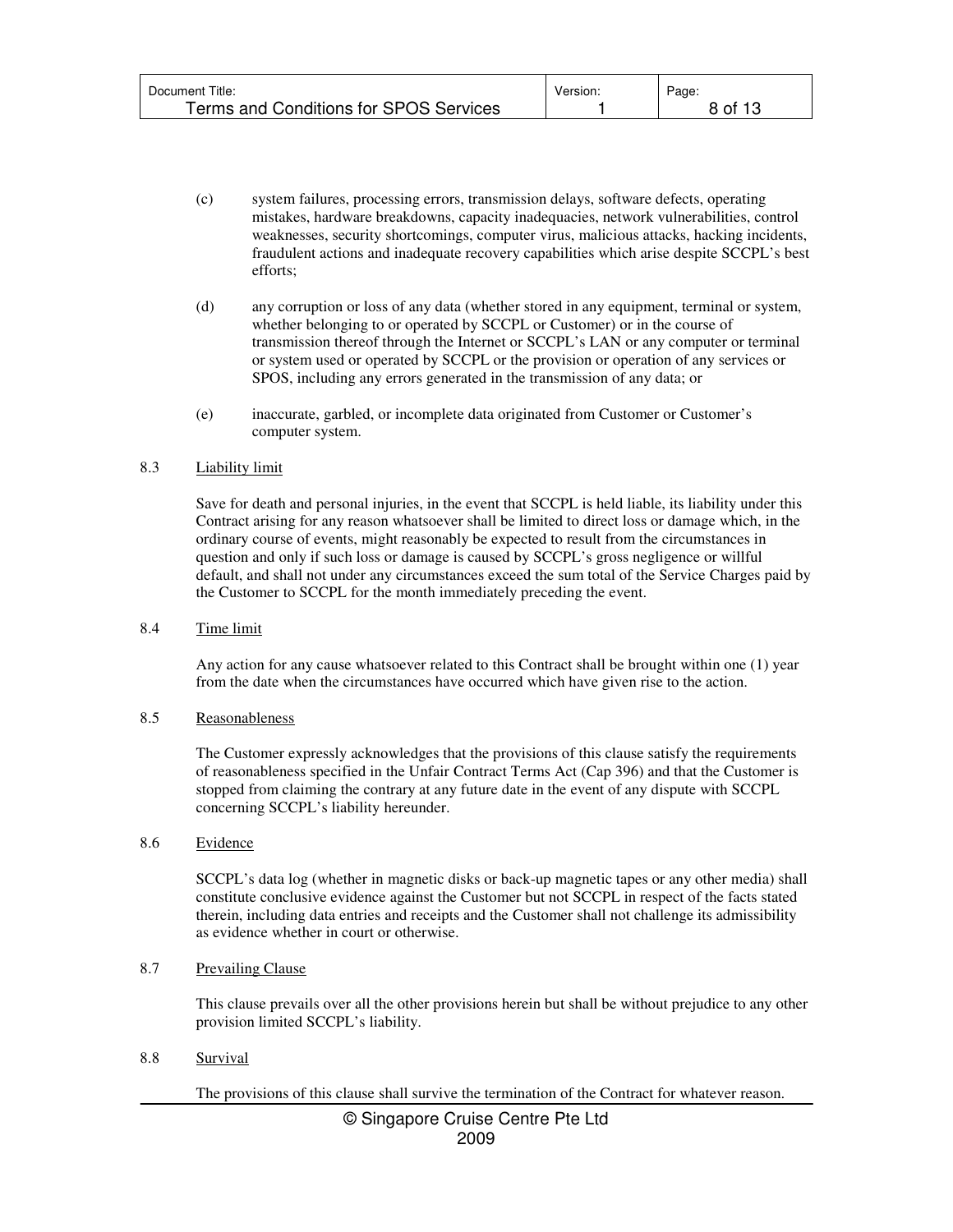| Document Title:                        | Version: | Page:   |
|----------------------------------------|----------|---------|
| Terms and Conditions for SPOS Services |          | 9 of 13 |

# **9 Shut-Down Time, Delays and System Constraints**

- 9.1 In normal circumstances the Services shall be made available on-line for all twenty-four (24) hours of the day save where SCCPL shuts down SPOS for routine system maintenance. The time and length of the shut-down may vary for whatever reasons not being limited to major conversion exercise and the Customer shall have no claim whatsoever against SCCPL in respect thereof.
- 9.2 The Customer acknowledges and understands that there may be occasional delays and system constraints in accessing SPOS and/or in using the Services and the same may not always be error free or free from computer virus or other invasive or damaging code. SCCPL does not guarantee or warrant that such delays, constraints, errors or virus will not occur and the Customer specifically waives any right to bring any claim against SCCPL for any damages or losses that the Customer may have suffered as a result of such delays, constraints, errors or virus.

# **10 Changes**

SCCPL reserves the right to change any term of this Contract, any aspect or feature of the Services (including suspending and/or withdrawing any Services) and the rates of the Service Charges at any time and at its discretion and such changes shall be binding on the Customer immediately upon notice thereof, which may be given by any means (including posting on SPOS or by electronic or conventional mail). Any use of the Services by the Customer after such notice shall be deemed to constitute the Customer's acceptance of such changes.

# **11 Suspension**

SCCPL may suspend access immediately if:

- (1) incorrect Security Codes are used to attempt to access the Customer's account; or
- (2) SCCPL suspects an unauthorised person is attempting to access the Customer's account;
- (3) any service agreement between the Customer and SCCPL for services and/or facilities is suspended; or
- (4) if the Customer shall fail to fulfill any obligations under this Contarct or any other agreement between the Customer and SCCPL (including but limited to payment obligations and obligations to observe all health, safety and security requirements).

# **12 Termination**

- 12.1 Either party may terminate this Contract at any time by giving to the other at least one (1) month's prior notice in writing.
- 12.2 SCCPL may terminate the Contract immediately by notice to the Customer if in the opinion of SCCPL: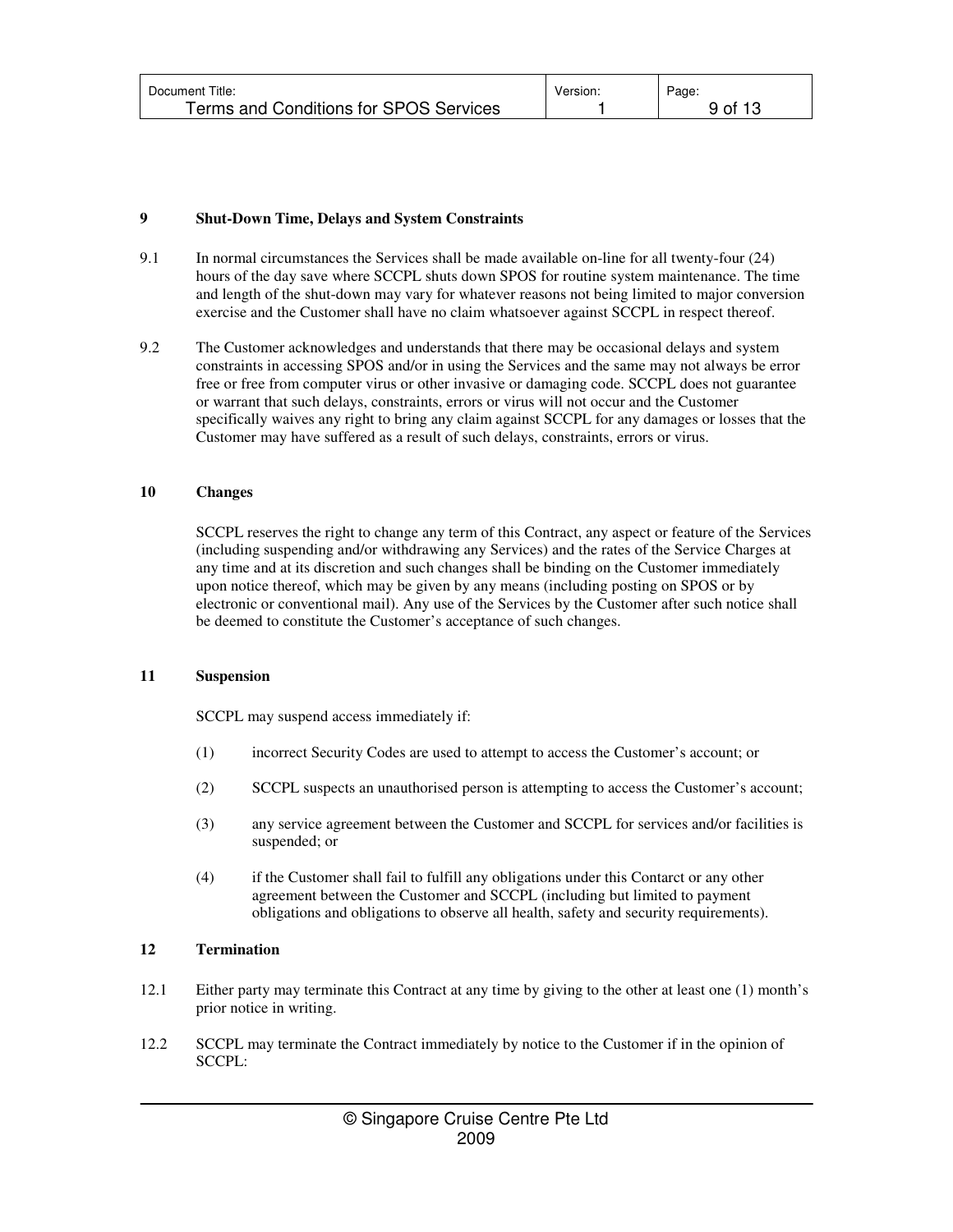| Document Title:                        | Version. | Page:    |
|----------------------------------------|----------|----------|
| Terms and Conditions for SPOS Services |          | 10 of 13 |

- (1) the Customer has breached any of the terms and conditions of this Contract and the Customer has not remedied such breach within fourteen (14) days after SCCPL written request to the Customer to do so; or
- (2) the Customer is unable to pay the Customer's debts or enters into compulsory or voluntary liquidation or compounds with or convenes a meeting of the Customer's creditors or has a receiver or manager or an administrator appointed or ceases for any reason to carry on business or takes or suffers any similar action which may mean that the Customer may be unable to pay the Customer's debts or perform the Contract satisfactorily;
- 12.3 In the event of any termination of this Contract, the Customer shall:
	- (1) pay all outstanding sums incurred in relation to this Contract up to the date of termination and where the Customer fail to give notice as required in clause 12.1, the Customer shall pay to SCCPL in lieu of notice an amount equivalent to the total of all Service Charges and other sums paid by the Customer for the previous month; and
	- (2) cease to use SPOS forthwith and to return the same, all associated SCCPL's equipment and RFID boarding passes to SCCPL in good condition.

# **13 General**

# 13.1 Assignment

The Customer shall not assign, transfer, sub-licence, sub-contract or delegate any of the Customer's rights, benefits duties or obligations arising under the Contract without SCCPL's prior written approval.

# 13.2 Relationship

Notwithstanding that the Customer may contract the Services as an agent for another party, the Customer agrees that SCCPL deals with the Customer as principal only at all times for the purposes of this Contract.

# 13.3 Governing Laws and Jurisdiction

- 13.3.1 The validity and construction of the Contract shall be governed by the laws of the Republic of Singapore.
- 13.3.2 Notwithstanding any other provision of this Contract, the application of the Contracts (Rights of Third Parties) Act 2001 is hereby specifically excluded.
- 13.4 Non-Waiver

No failure or delay on the part of either party to exercise any right or remedy under the Contract shall be construed or operate as a waiver thereof nor shall any single or partial exercise of any right or remedy as the case may be.

13.5 Severance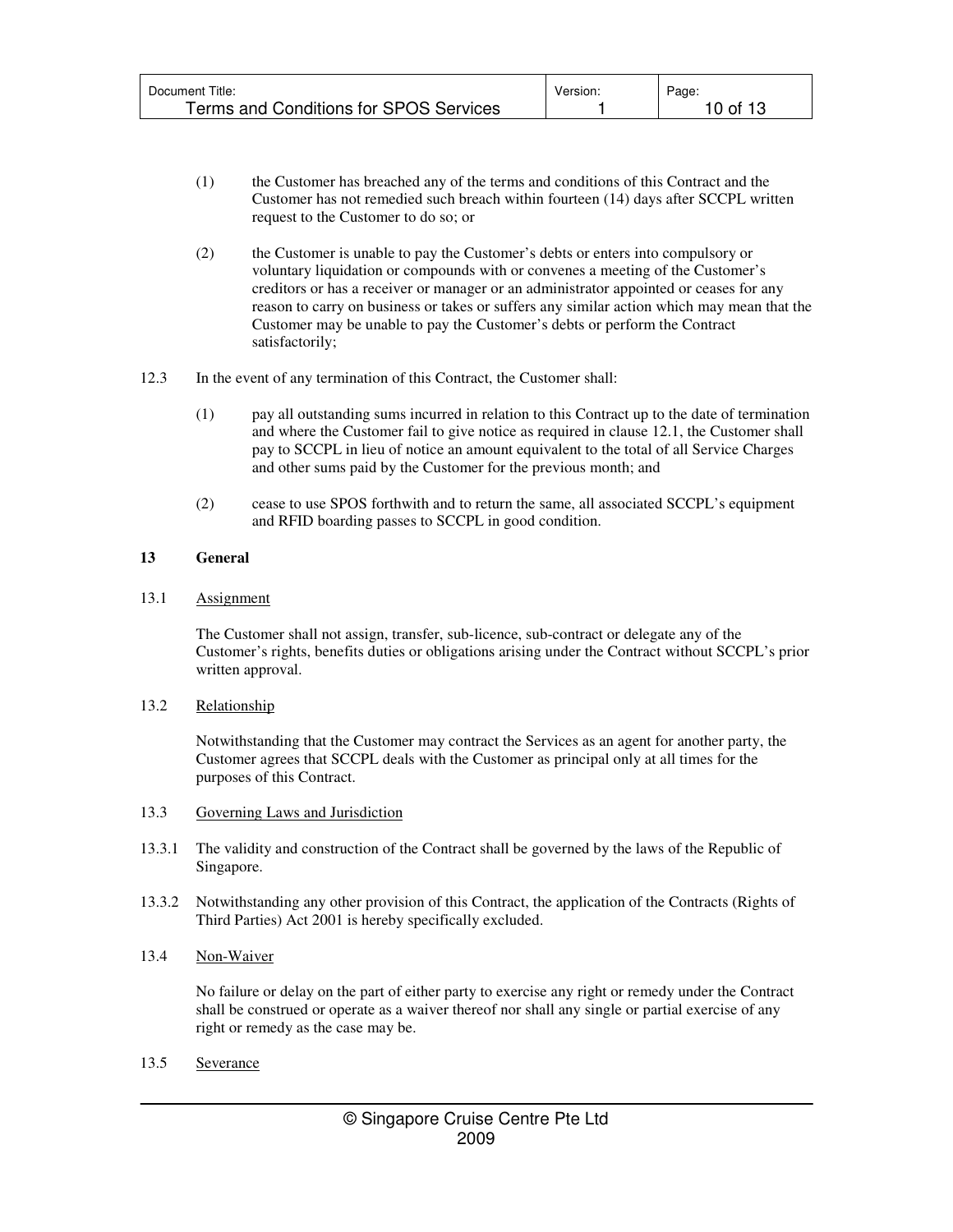| Document Title:                               | Version. | Page:    |
|-----------------------------------------------|----------|----------|
| <b>Terms and Conditions for SPOS Services</b> |          | 11 of 13 |

If any provision of the Contract is declared by any judicial or other competent authority to be void, voidable, illegal or otherwise unenforceable or indications to that effect are received by either of the parties from any competent authority, the parties shall amend that provision in such reasonable manner as achieves the intention of the parties without illegality or at the SCCPL's discretion, it may be severed from the Contract and the remaining provisions of the Contract shall remain in full force and effect unless SCCPL, in its discretion, decides that the effect of such declaration is to defeat the original intention of the parties in which event SCCPL shall be entitled to terminate the Contract by thirty (30) days' notice to the Customer and the provisions of clause 12.1 shall apply accordingly.

# 13.6 Entire agreement

This Contract constitutes the complete and only agreement between the parties and supersedes all previous communications, representations and other arrangements whether written or oral. The Customer acknowledges that no reliance is placed on any communication, representation or other arrangement, oral or written, which is not embodied or included in the Contract.

# 13.7 Notices

Any notice to be served on either of the parties by the other shall be sent by prepaid recorded delivery or registered post to the address of the relevant party shown at the head of the Contract or by facsimile transmission or by electronic mail or by telex and shall be deemed to have been received by the addressee within seventy-two (72) hours of posting or twenty-four (24) hours if sent by facsimile transmission or by electronic mail or by telex to the correct facsimile number or electronic mail number of the addressee (with correct answerback).

# 13.8 Rights cumulative

All rights granted to either of the parties shall be cumulative and no exercise by either of the parties of any right under the Contract shall restrict or prejudice the exercise of any other right granted by the Contract or otherwise available to it.

# 13.9 Force Majeure

Notwithstanding anything else contained in this Contract, neither party shall be liable for any delay in performing its obligations hereunder if such delay is caused by circumstances beyond its reasonable control. Subject to the party so delaying promptly notifying the other party in writing of the reasons for the delay and the likely duration of the delay, the performance of such party's obligations shall be suspended during the period that the said circumstances persist and such party shall be granted an extension of time for performance equal to the period of the delay. In such delay:

- (a) any costs arising from such delay shall be borne by the party incurring the same;
- (b) either party may, if such delay continues for more than one (1) month, terminate this Contract forthwith on giving notice in writing to the other in which event neither party shall be liable to the other by reason of such termination; and
- (c) the delaying party shall take all reasonable steps to bring the delaying event to a close or to find a solution whereby the Contract may be performed notwithstanding such event.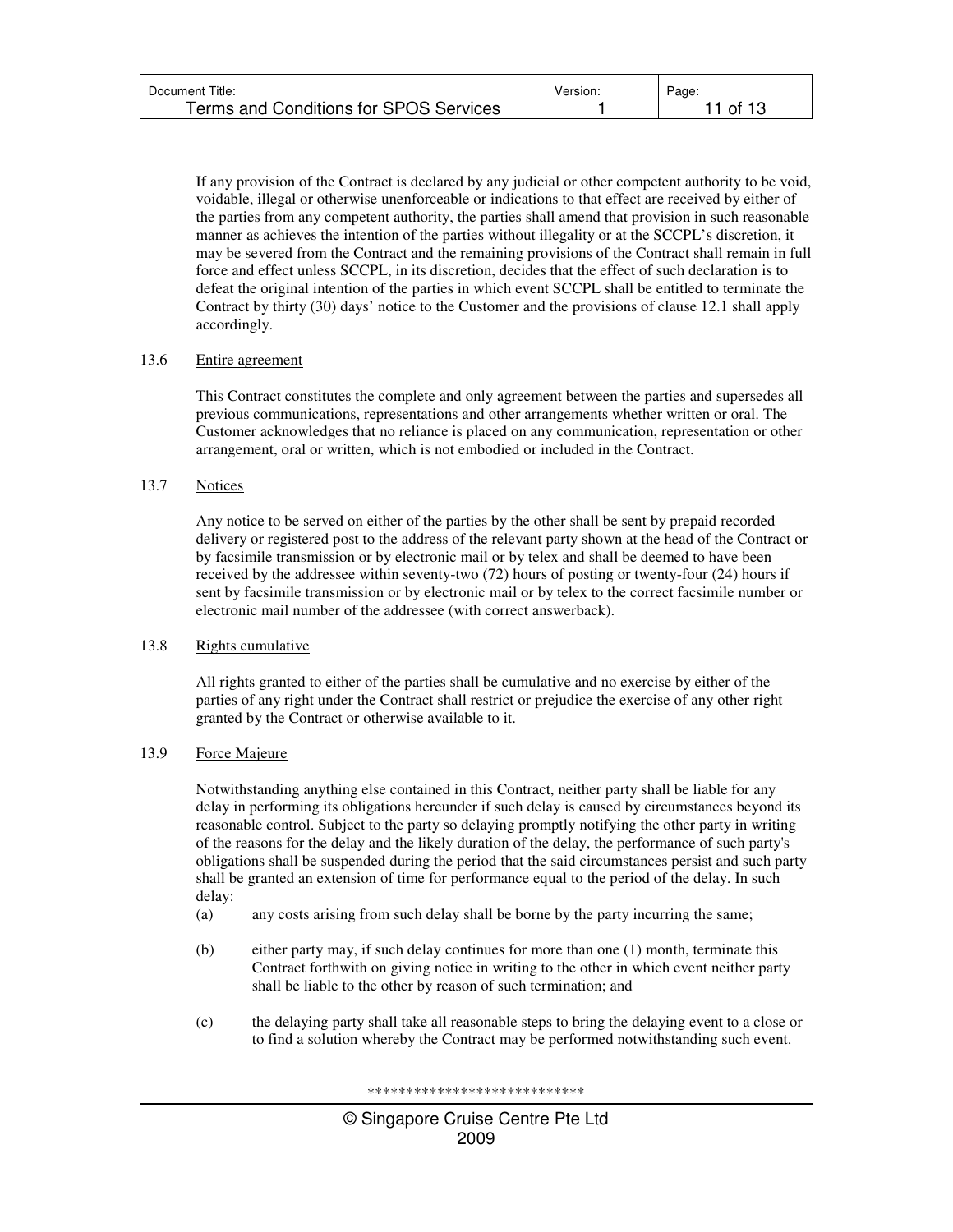| Document Title:                        | Version. | Page: |
|----------------------------------------|----------|-------|
| Terms and Conditions for SPOS Services |          | ⊥2 of |

# **Attachment 1: Description of SPOS Services**

SPOS is SCCPL's sea terminal departure control system that provides the following services to the ferry and cruise communities respectively:

# Ferry Community:

- Online application for trips
- Ferry arrival and departure scheduling
- Passenger Check-in and generation of machine readable Boarding Pass
- Baggage Check-in
- Passenger Boarding
- Generation of passenger manifest
- EDI with Ferry Operator's reservation system
- Billing
- Data Repository and Management
- Reports and Enquires

# Cruise Community:

- Online application for berths
- Water ordering and facilitation
- **Billing**
- Reports and Enquires

Provision of Check-in Equipment:

SCCPL shall provide the following equipment for the sole purpose of passenger check-in at the ferry operator's check-in counters:

- RFID-enabled Boarding Pass printer

In addition, SCCPL shall provide Ferry Operator the reusable RFID-enabled boarding passes to be issued to every departing passenger upon check-in.

The quantities of boarding pass printers and boarding passes allocated to individual Ferry Operator are determined by SCCPL and subjected to change from time to time.

Ferry Operators are required to return the RFID-enabled boarding pass to SCCPL under the following circumstances:

- (1) the boarding pass is damaged (i.e cannot be detected by SCCPL's RFID card reader)
- (2) the thermal surface of the boarding pass is faded